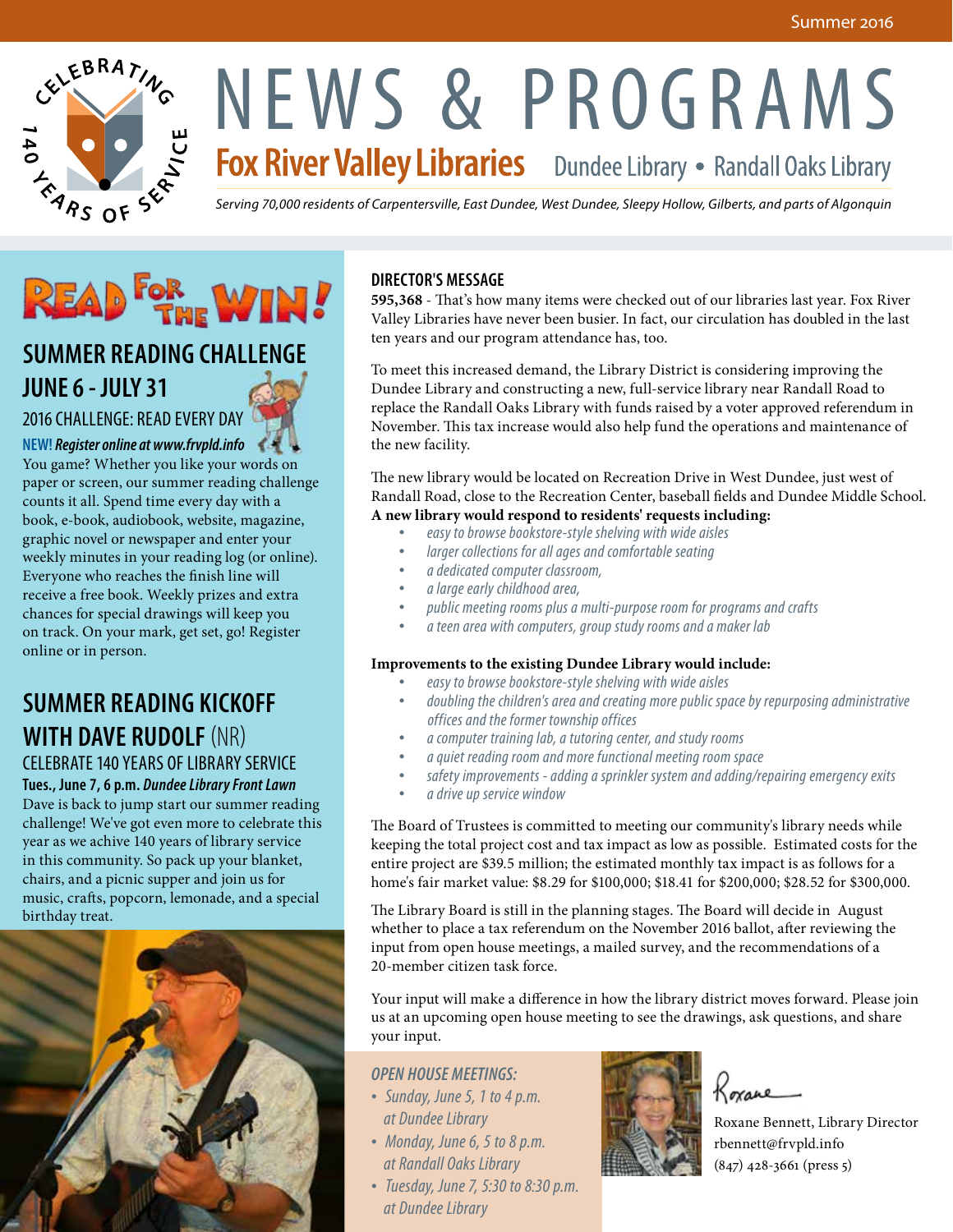# **MIDDLE/HIGH SCHOOL**

## **PROGRAMS**

#### **YU-GI-OH AND MAGIC** (NR) **Mondays: June 13, June 20, August 8, 6:30 to 8:30 p.m.** *Dundee*

Bring your Yu-Gi-Oh and Magic: The Gathering cards to play or trade. If you're new to these games, we'll teach you how to play.

#### **RETRO GAMING** (NR)

**Tues., June 14, 6:30 to 8:30 p.m.** *Dundee* Rock Mario old school on GameCube, N64, Game Boy, and more.

#### **ROBOCORPS (R)** MAKER

#### **Thursdays, June 16, 23, 30 & July 7, 1 to 3:30 p.m.**  *Randall Oaks*

Partnering with University of Illinois Extension, this special four week series explores the world of Robotics with Lego Mindstorms kits. Please prepare to attend all four weeks. Ages 10-18.

#### **TEEN LOCK IN (R)**

**Fri., July 1, 6 to 9 p.m.** *Dundee* Take over the library after hours. Enjoy pizza, games, and ice cream sundaes.

#### *Teen programs are for ages 12-18 unless otherwise noted. Questions? Email Danielle at dpacini@frvpld.info*

## **GROUPS**



#### **COMPETITIVE GAMING CLUB** (NR) **Wednesdays: June 8, July 6, 6:30 p.m.** *Dundee*

Compete in Tekken, Street Fighter, Super Smash Bros., Soul Calibur, and more. Bring your own games and controllers or use ours.

#### **TEEN GAMING CLUB** (NR)

**Saturdays: June 25, July 30, Aug. 27, 2 p.m.** *Dundee* Hang out and play Wii U, PS3, and Xbox 360 games. Bring your DS/3DS and battle each other, or bring your Yu-Gi-Oh and Magic cards.



#### **ANIME CLUB** (NR)

**Tues., Aug. 30, 7 p.m.** *Dundee*

Come talk about manga and anime, make buttons and cubeecrafts, and relax with a Japan or anime-themed coloring book.





# District 300 High School Summer Reading

2

#### **CRAFT LAB TETRIS MAGNETS (R)** MAKER

**Tuesday, June 28, 3 p.m.** *Dundee* **Thursday, July 14, 6 p.m.** *Randall Oaks* All you need are cube beads, glue, and magnets to make Tetris game pieces for your fridge or locker.

#### **GAME PICTURE FRAMES (R)** MAKER

**Tuesday, July 19, 3 p.m.** *Dundee* **Thursday, July 21, 6 p.m.** *Randall Oaks* Video games and board games are your inspiration for transforming unfinished picture frames.

#### **SPORTY STRING ART (R)** MAKER

**Tuesday, July 26, 3 p.m.** *Dundee* **Thursday, July 28, 6 p.m.** *Randall Oaks* Use needle, thread, cardstock, and team logos or the number of your favorite player to make sports-inspired string art.

#### **DUCT TAPE CRAFTS (R)** MAKER

**Tuesday, Aug. 2, 3 p.m.** *Dundee* Use duct tape to create fun school supplies like pencil pouches, embellishments for your notebooks, and pen holders.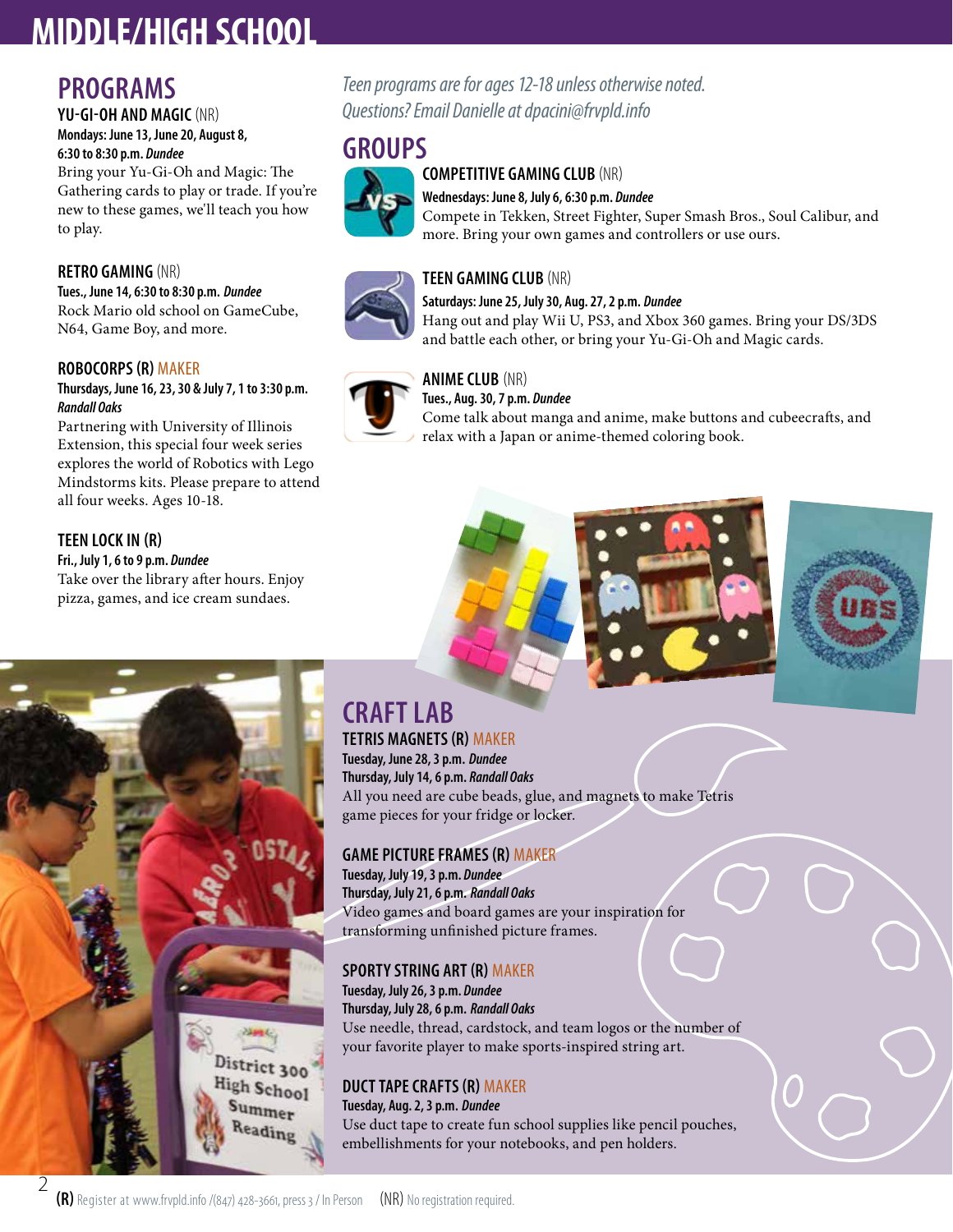# **ADULTS**

# **PROGRAMS**

#### **DISCOVER WHAT'S YOURS: I-CASH** (NR)

**Thurs., June 2, 6:30 to 8:30 p.m.** *Dundee* A representative from the Illinois State Treasurer's I-Cash program will assist patrons in connecting with unclaimed cash and other assets. Presented in English and Spanish.

#### **THE FOOT SOLDIER'S JOURNEY: STORIES FROM A FREEDOM RIDER\* (R)**

**Sun., June 5, 2 to 3 p.m.** *Dundee*

Author Thomas Armstrong will share his first hand experiences as a Freedom Rider during the 1960s Civil Rights Era, including his arrest while waiting in the "whites only" area for a bus.

#### **STRESS LESS (R)**

**Sat., June 11, 12 to 1 p.m.** *Dundee* **Sat., July 30, 12 to 1 p.m.** *Dundee* **Sat., Aug. 20, 1 to 2 p.m.** *Dundee* Practice breathing, meditation, and yoga to help ease stress. Ages 18 and up.

#### **THE UNAUTHORIZED PRACTICE OF IMMIGRATION LAW** (NR)

**Sat., June 18, 10 a.m. to noon** *Dundee* 

Maria del Carmen Rodriguez, USCIS Community Relations Officer, will teach you how to avoid becoming a victim of immigration fraud. Presented in English and Spanish.

**\*** *Many thanks to the Friends of the Library who plan and fund many of our adult programs.*

#### **HOW TO GO FROM SURVIVING TO THRIVING IN YOUR CAREER (R)**

**Thurs., June 23, 7 to 8 p.m.** *Dundee* Whether you're out to land your dream job or move up the corporate ladder, Tom Vislisel of Thrive Career Coaching can help you.

#### **WINNER! WINNER! CHICKEN DINNER! (R) COMEDY AFTER DARK**

**Fri., June 24, 7 p.m.** *Randall Oaks* Test your comedic skills before a captive audience. Register to perform or attend. Adults 18 and up.

#### **FILING FOR SOCIAL SECURITY: FLEXIBILITY AND CHOICES (R)**

**Tues., June 28, 7 to 8:30 p.m.** *Dundee* Maximize lifetime social security payments by choosing the best option for married couples, divorced individuals, and widows. Workbooks will be provided.

# **READER'S CORNER**

#### **DUNDEE LIBRARY BOOK CLUB** (NR) *Dundee*

Meets at 1:30 p.m. and 7 p.m. Copies of discussion books are available for pick up five weeks before meetings. Questions? Call Anna at (224) 699-5836. June 29: *The Whole Golden World* by Kristina Riggle July 27: *The Architect's Apprentice* by Elif Shafak August 31: *The Secret of Magic* by Deborah Johnson

#### **GAME OF THRONES BOOK DISCUSSION & TRIVIA (R) Tues., Aug. 2, 6:30 to 7:30 p.m.** *Randall Oaks*

Discuss the books and TV series and test your trivia knowledge. Who will emerge victorious to sit upon the Iron Throne?

## **MAKE & TAKE**

**STAY AND CROCHET (OR KNIT!)** (NR) **Fridays: June 3 & 17; July 8 & 22; Aug. 5 & 19 10 to 11:30 a.m.** *Dundee* Group for yarn crafters interested in meeting people and sharing projects.

#### **8-BIT PARTY (R)**

**Sat., June 11, 2 to 4 p.m.** *Dundee*

Video games + perler beads = a cool new way to decorate your home!

#### **DIY TETRA LAMP (R)**

#### **Wednesdays, June 22 – Aug. 31, 6 to 7:30 p.m.** *Randall Oaks*

Over the course of 11 weeks, you'll make a fashionable TetraLamp out of cardstock.

#### **BIG GAME BOOKENDS (R)**

**Tuesday, July 19, 7 to 8:30 p.m.** *Dundee* Make a unique decoration to keep your books from going wild.

#### **A LEAGUE OF YOUR OWN MOD PODGE (R)**

#### **Fri., July 22, 7 to 9 p.m.** *Randall Oaks*

Create a mod podge flower portrait during this special after-hours event.

# **SHOWTIMES**

Drop in. Doors open 15 minutes before showtime for free popcorn and refreshments. Children under age 9 must be accompanied by an adult. Movies are shown at the Dundee Library in the Meeting Room on the lower level.

**STAR WARS: THE FORCE AWAKENS (PG-13; 2 HR. 30 MIN.) Sat., June 4, 2 p.m.**

**CREED (PG-13; 2 HR. 12 MIN.) Wed., June 15, 6 p.m.**

**SPACE JAM (PG; 1996; 1 HR. 17 MIN.) Sat., June 18, 2 p.m.**



**RACE (PG-13; 2 HR. 14 MIN.) Wed., July 13, 6 p.m.**

**LITTLE GIANTS (PG; 1994; 1 HR. 46 MIN.) Sat., July 16, 2 p.m.**

**EDDIE THE EAGLE (PG-13; 1 HR. 46 MIN.) Wed., Aug. 10, 6 p.m.**

**ROOKIE OF THE YEAR (PG; 1993; 1 HR. 43 MIN.) Sat., Aug. 13, 2 p.m.**

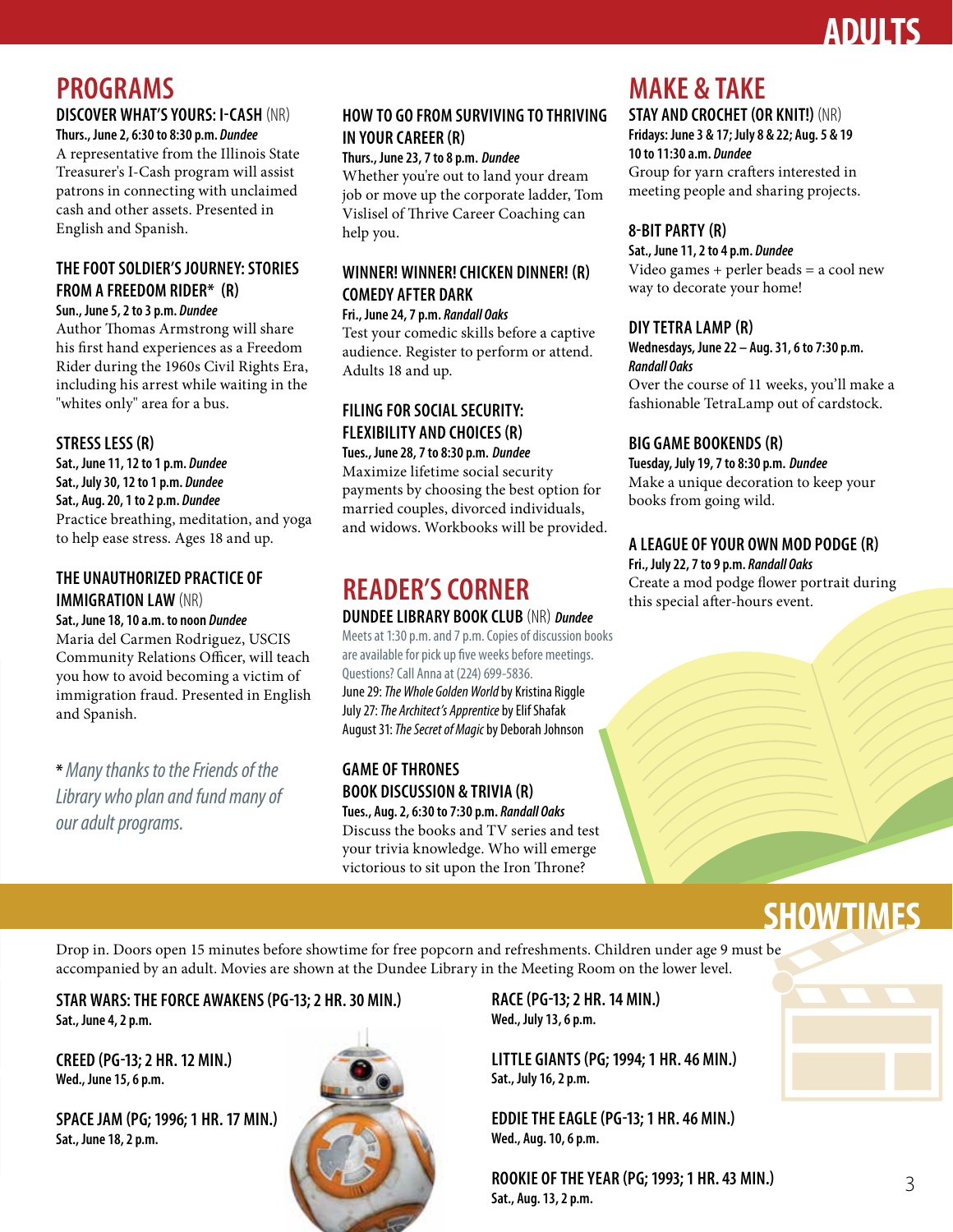# **CHILDREN**

# **STORYTIMES**

Summer Session: June 6 through July 28

**ALL AGES JUMPSTART STORYTIME (R) Mondays, 10 to 10:30 a.m. & 10:45 to 11:15 a.m.**  *Randall Oaks*

**BEDTIME STORYTIME (ALL AGES) (R) Tuesdays, 6:30 to 7 p.m.** *Randall Oaks*

#### **BYOB BABY (0-12 MONTHS) (R) Tuesdays, 10 to 10:30 a.m.** *Randall Oaks* **Wednesdays, 10 to 10:30 a.m.** *Dundee*

**WONDERFUL ONES (12-24 MONTHS) (R) Mondays, 10 to 10:30 a.m.** *Dundee* **Wednesdays, 10 to 10:30 a.m.** *Randall Oaks*

**FREE PLAY (BIRTH-6 YEARS OLD)** (NR) **Mondays, 10:30 to 11:30 a.m.** *Dundee* Enjoy toys, puzzles, books, and blocks while adult caregivers get acquainted.

**TREMENDOUS TWOS (AGE 2) (R) Tuesdays, 10 to 10:30 a.m.** *Dundee* **Thursdays, 10 to 10:30 a.m.** *Randall Oaks*

**PRESCHOOL FABLES & FUN (AGES 3-6) (R) Tuesdays, 10 to 10:45 a.m.** *Dundee* **Wednesdays, 3:30 to 4:15 p.m.** *Dundee* Preschoolers who are comfortable attending alone will enjoy fun stories, songs, and a craft.



*During June, stop by the Children's Desk to watch the metamorphosis of Monarchs as they transform from eggs to butterflies. The eggs are provided by the Salt Creek Butterfly Farm.*

# **EARLY CHILDHOOD**

**FISHIN' COMPETITION (R) Fridays, June 3 & 10, 10 to 11 a.m.** *Randall Oaks* Outside sand and water activity table. Kids will get wet! Ages 2-4 w/caregiver.

#### **MOVEMENT ART (R)** MAKER

**Mon., June 13, 1 to 1:45 p.m.** *Dundee* Roll a ball in paint, squish a badminton birdie in glitter, and express yourself with movement. Ages 3-6 w/caregiver.

#### **TODDLER TIME (R)**

Ages 1-3 w/caregiver. Don't dress in your best!

• *WIZARD OF OZ* **Fri., June 17, 9:30 to 10:15 a.m.** *Dundee* **Fri., June 17, 10:45 to 11:30 a.m.** *Dundee* Race down the yellow brick road with sensory stations based on the book

• *OBSTACLE COURSE* **Fri., July 22, 9:30 to 10:15 a.m.** *Dundee* **Fri., July 22, 10:45 to 11:30 a.m.** *Dundee* Race across river stones, crawl through a tunnel, and do your best to balance • *ABCs AND 123s*

**Tues., Aug 23, 9:30 to 10:15 a.m.** *Dundee* **Tues., Aug 23, 10:45 to 11:30 a.m.** *Dundee* Feed an alphabet monster and explore *Chicka Chicka Boom Boom* sand.

#### **JUNIOR OLYMPIANS (R)**

**Mon., July 25, 6 to 6:45 p.m.** *Dundee* Compete with friends in crazy races and team activities. Ages 3-6.

#### **DANCE PARTY (R)**

**Mon., Aug. 15, 10 to 10:30 a.m.** *Randall Oaks* **Wed., Aug. 17, 10 to 10:30 a.m.** *Dundee* Shake your rattles and roll. Instruments provided. Ages birth-5 w/caregiver.

# **EARLY ELEMENTARY**

**READ TO A DOG (R)**

**Every Sunday, 2 to 3 p.m.** *Dundee* Practice your reading skills on a furry friend (15-minute time slots). Ages 5-10.

#### **PICNIC AND GAMES IN WONDERLAND (R)**

**Thurs., June 2, 2 to 3 p.m.** *Randall Oaks* An afternoon of outdoor snacks with games and fun. Ages 4-6.

#### **MATH THROUGH PLAY (R)** STEM

**Mon., June 20, 2 to 2:45 p.m.** *Dundee* Become a math detective to decode numbers and solve the mystery. Ages 5-8.

#### **ART ADVENTURES:**

**DANCING WITH DEGAS (R)** MAKER

**Sat., July 9, 2 to 3 p.m.** *Dundee* Paint a masterpiece inspired by the works of Edgar Degas. Ages 5-8.

#### **READING RODEO RACES (R)**

**Mon., July 18, 6 to 7 p.m.** *Dundee* Race each other with rodeo games and horse play. Ages 5-8.

#### **FAIRY TALE SCIENCE:**

#### *THE TORTOISE AND THE HARE* **(R)** STEM **Sat., July 23, 2 to 3 p.m.** *Dundee*

Discover the science in the fairy tale *The Tortoise and the Hare*. Ages 6-9.

#### **PADDINGTON'S PRIZED TEA & CRUMPETS (R)**

**Tues., Aug. 9, 6:30 to 7:15 p.m.** *Randall Oaks* Come for stories and juice and leave your stuffed animals for a sleepover. Ages 3-8.

#### **KINDERGARTEN KICKOFF (R)**

**Fri., Aug. 12, 2 to 3 p.m.** *Dundee* Celebrate the start of Kindergarten with stories, activities and games. For children entering Kindergarten.

# **ONCE UPON A WEEK**

#### **FAIRY TALE GAMES (R)**

**Mon., Aug. 1, 2 to 2:45 p.m.** *Dundee* Test your Fairy Tale skills as we play Fairy Tale games. Ages 6-9.

#### **FOLKTALES AND FOOD (R)** MAKER

**Tues., Aug. 2, 6 to 7:30 p.m.** *Dundee* Bake a pizza with The Little Red Hen and make dessert with Rabbit. For families.

#### **FAIRY TALE SCIENCE:** *JACK AND THE BEANSTALK* **(R)** STEM

**Wed., Aug. 3, 6 to 7 p.m.** *Dundee* Discover the science in *Jack and the Beanstalk.* Ages 6-9.

#### **WEAVING TALES (R)** MAKER

**Thurs., Aug. 4, 2 to 3 p.m.** *Dundee* Create woven masterpieces inspired by your favorite fairy tales. Ages 9-12.

#### **TODDLER TIME: HAPPILY EVER AFTER (R)**

**Fri., Aug. 5, 9:30 to 10:15 a.m.** *Dundee* **or**

**Fri., Aug. 5, 10:45 to 11:30 a.m.** *Dundee* Sensory stations that are sure to enchant your little one. Ages 1-3 w/caregiver.

#### **SURVIVE THE ENCHANTED FOREST (R)**

**Sat., Aug. 6, 10 to 11 a.m.** *Dundee* Escape all of the obstacles that the Enchanted Forest has to offer. Ages 3-6.

*Caregivers of children under 9 must remain in the library during programs.*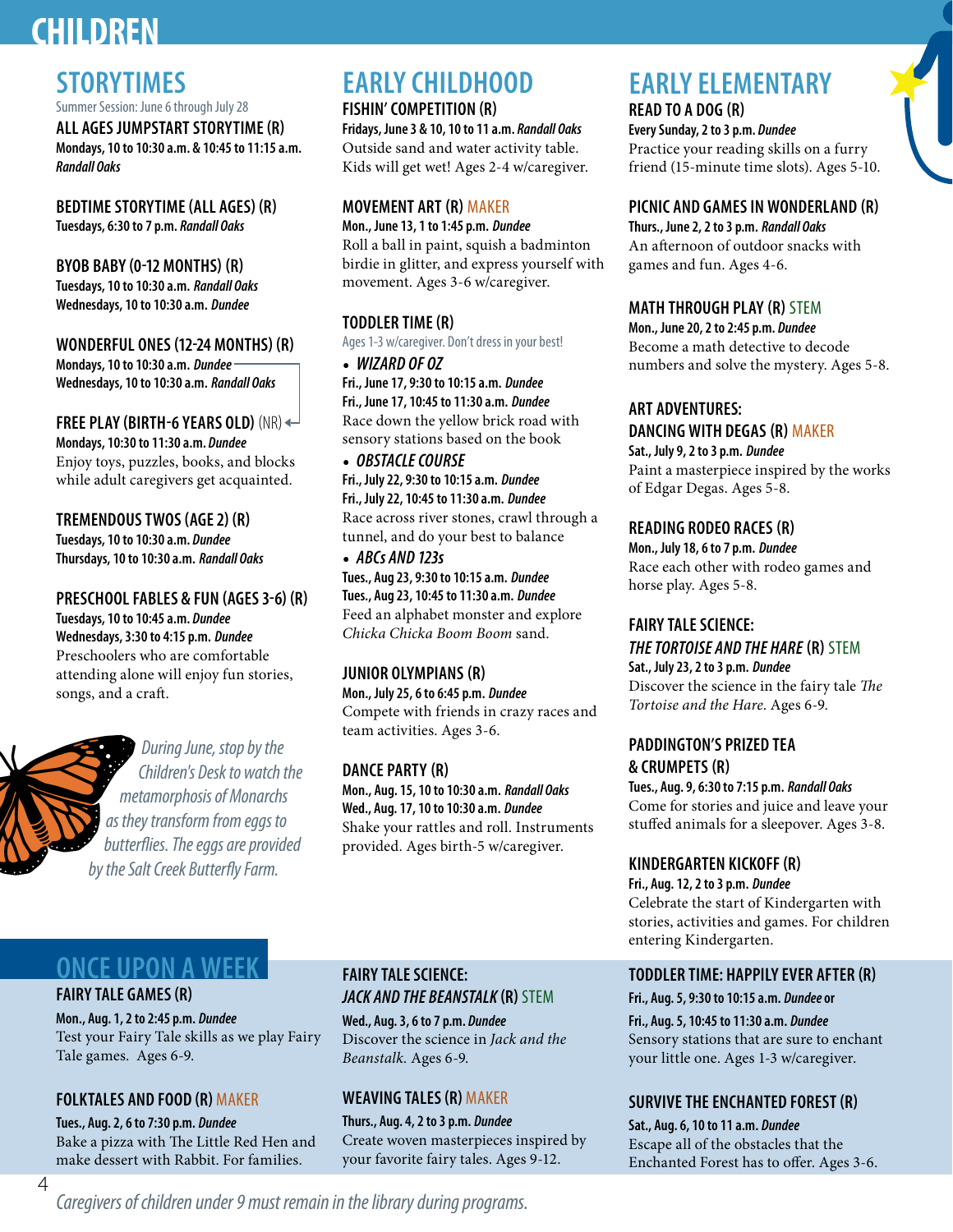# **CHILDREN**

#### **JUMP ROPE WARRIOR (R)**

**Fri., June 24, 2 to 3 p.m.** *Randall Oaks*

The Rope Warrior is a lean, mean, jumping machine who executes stunts that most of us can't even imagine. Meet and learn techniques from this Guinness World Record holder. Ages 5-12.

# **ELEMENTARY**

**LEGO TIME** (NR) MAKER

**Thursdays: June 2, July 7, Aug. 4, 6 to 7 p.m.** *Randall Oaks*

**Thursdays: June 16, July, 21, Aug. 18, 6 to 7 p.m.** *Dundee*

Play and learn with Legos and other building toys. Ages 7-12.

#### **COURAGEOUS GILBERT THE GROUNDHOG (R)**

**Mon., June 6, 2 to 3 p.m.** *Dundee* Local author Regina E. McCarthy will discuss standing up for yourself and sign copies of her book. Books will be for sale with a portion of the profits donated to

the library. Ages 7-12.

#### **MINECRAFT MEETUP** (NR)

**Thursdays: June 9, July 14, Aug. 11, 6 to 7 p.m.** *Dundee*

Bring your device and make new Minecrafting friends. Ages 7 and up.

#### **LIBRARY SLEEPOVER (R)**

**Fri., June 10, 7 p.m. to Sat., June 11, 7 a.m.** *Dundee* Enjoy games, crafts, a movie, and snacks. Bring a sleeping bag (or blanket), pillow, and a flashlight. Ages 7-12.

#### **DISNEY INFINITY (R)**

**Sat., June 11, 1 to 2 p.m.** *Randall Oaks* Bring your Disney Infinity characters to play on our game system. Ages 5-12.

#### **ROBOCORPS (R)** MAKER

**Thursdays, 1 to 3:30 p.m., June 16, 23, 30 & July 7**  *Randall Oaks*

Explore robotics with Lego Mindstorms in four sessions with the University of Illinois Extension. Ages 10-18.

#### **RACE TO WIN (R)** MAKER

**Sat., June 18, 10 to 10:45 a.m.** *Dundee*

Build a track, design your own car and race it for the win. Ages 8-12.

**TASTY TREATS: WINNING RECIPES (R)** MAKER

**Tues., June 21, 6 to 7 p.m.** *Dundee* Make yummy, healthy snacks, such as Peanut Butter Cheerios Bars. Ages 7-12.

#### **FUELING FOR THE WIN (R)** STEM

**Mon., June 27, 6 to 7 p.m.** *Dundee* Conduct experiments, play games with food, and learn how healthy choices can help you win. Ages 7-12.

#### **FASHION HACKING (R)** MAKER

**Tuesdays: June 28, July 26, Aug. 23, 5 to 6 p.m. & 7 to 8 p.m.** *Dundee*

Repurpose clothes or fabric into stylish pillows, bags, and socks. Ages 9-12.

#### **YOU WIN WATERCOLOR (R)** MAKER

**Sat., July 2, 1 to 3 p.m.** *Randall Oaks* Create a showstopper art piece using our watercolor supplies. Ages 7-12.

#### **QUIDDITCH (R)**

**Mon., July 11, 2 to 3 p.m.** *Dundee* Play the Muggle version of Harry Potter's favorite flying game. Broomsticks will be provided. Ages 8-12.

#### **LIBRARY OLYMPIANS (R)**

**Fri., July 15, 2 to 3 p.m.** *Dundee* Join teams competing for the gold in our annual Library Olympic games. Ages 7-12.

#### **ROBOT RUN-UP (R)** MAKER

**Sat., July 23, 1 to 2 p.m.** *Randall Oaks* Spheros, Ollie, Ozobots, and more compete for you. Ages 7-12.

#### **SUMMER OLYMPIC WARM UP GAMES (R)**

**Sat., Aug. 6, 2 to 3 p.m.** *Randall Oaks* Olympic-sized activities will challenge your skills and creativity. Ages 7–12.

#### **HOGWARTS TRI-WIZARD TOURNAMENT (R)**

**Mon., Aug. 8, 2 to 4 p.m.** *Randall Oaks* Take part in wand crafting, wizarding trivia, and tasty treats. Ages 5–12.

#### **TECHIE TAKE-APART** (R) STEM

**Sat., Aug. 13, 10 to 11:30 a.m.** *Dundee* Take apart household items to see how they work. Safety equipment and tools provided. Ages 7-12.

# **FAMILY**

#### **GREAT BIG GAMES** (NR)

Experience a new way of gaming with our GIANT versions of popular games. For families or groups of friends. (Young children should have caregiver.)

#### **Wednesdays, 6 to 8 p.m.** *Dundee*

**June 8 -** CHECKERS **July 6 -** CANDYLAND **June 15 -** KERPLUNK **July 13 -** MEMORY **June 22 -** BATTLESHIP **July 20 -** MINI GOLF **June 29 -** BOWLING **July 27 -** TIC-TAC-TOE

#### **FOX HUNT HOT SPOT DAYS**

**Saturdays, June 18 & July 16, 11 a.m. to 3 p.m.**  *Dundee & Randall Oaks*

Participants in the Fox Hunt tackle challenges at both libraries. All Ages.

#### **FAMILY BINGO (R)**

**Sat., July 16, 10 to 11 a.m.** *Dundee* Have some family fun playing bingo and earning prizes.

#### **FAMILY READING FINISH (R)**

**Fri., July 29, 2 to 3 p.m.** *Dundee* Celebrate the end of the Summer Reading Challenge with mini games and winning treats for the whole family.

#### **HUNGRY HUNGY HIPPOS (R)**

**Wed., Aug. 10, 3 to 4 p.m.** *Dundee* Enjoy snacks and a Great BIG Game of Hungry Hungry Hippos with scooters.

## **BOOK CLUBS**

Read. Talk. Create. Eat. Best book clubs ever. Books provided upon registration.

#### **BOOK EXPLORERS (AGES 5-8) (R)**

**Fourth Thursdays, 4 to 5 p.m. & 6 to 7 p.m.** *Dundee*

**June 23**: *Going Places* by Peter and Paul Reynolds **July 28:** *How Did That Get in My Lunchbox?* by Kelly DiPucchio

**Aug. 25:** *One Plastic Bag: Isatou Ceesay & Recycling Women of Gambia*by Miranda Paul

#### **BEYOND THE BOOK (AGES 8-12) (R)**

**Second Tuesdays, 6 to 7 p.m.** *Dundee* **June 14:** *The Fourteenth Goldfish*by Jennifer Holm

**July 12:** *Neighborhood Sharks: Hunting with the Great Whites of California's Farallon Islands*by Katherine Roy **Aug. 9:***El Deafo*by Cece Bell

5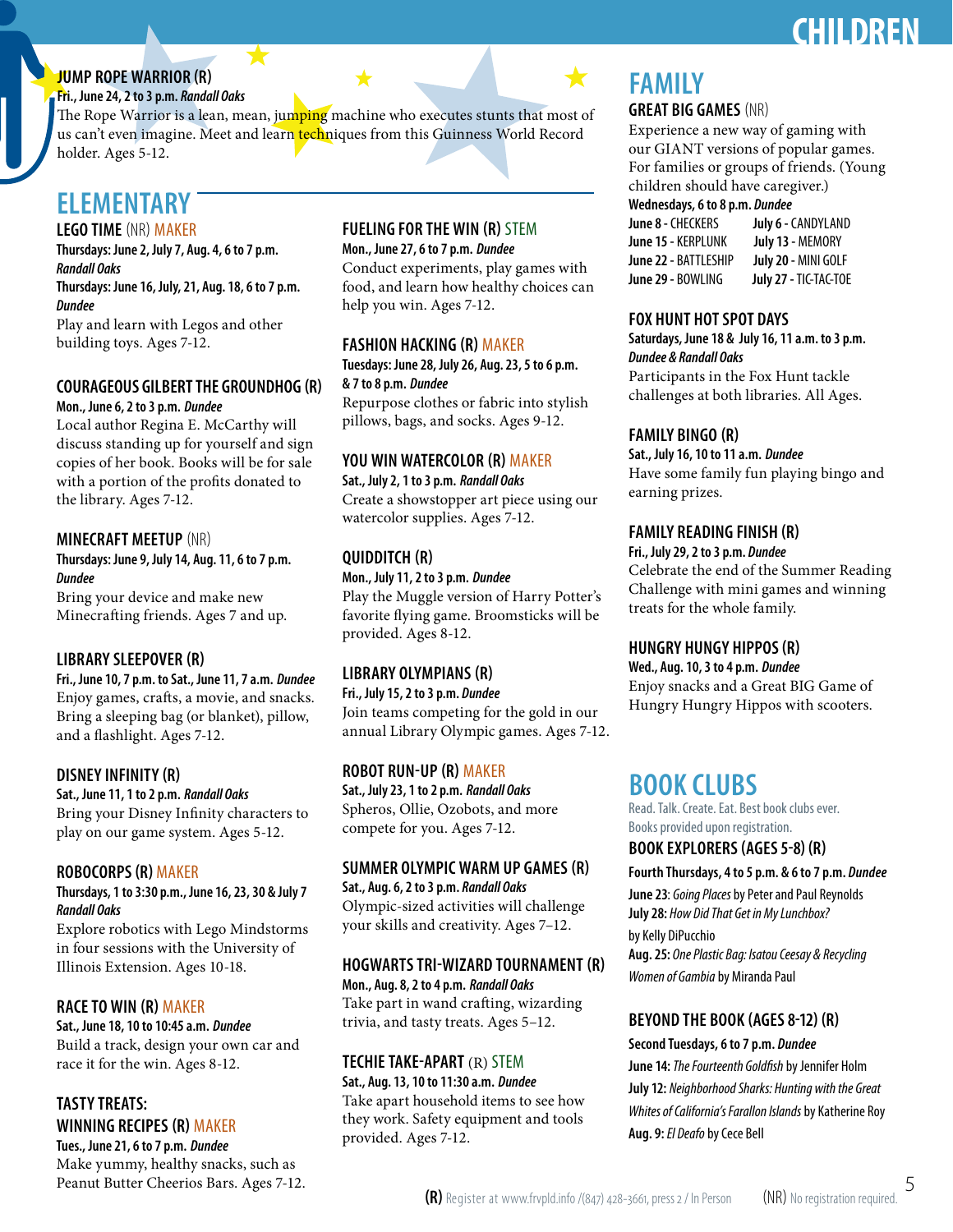# **TEACHING TECHNOLOGY**

# **MICROSOFT OFFICE**

Microsoft Office classes are hands-on instruction using FRVPLD computers.

#### **WORD**

• *INTRODUCTION* **(R) Mon., June 6, 7 to 8:30 p.m.** *Dundee* **Sat., June 11, 10 to 11:30 a.m.** *Dundee* • *INTERMEDIATE* **(R) Mon., July 11, 7 to 8:30 p.m.** *Dundee* **Sat., July 16, 10 to11:30 a.m.** *Dundee* • *ADVANCED* **(R)**

**Mon., Aug. 1, 7 to 8:30 p.m.** *Dundee*

#### **EXCEL** ×

• *INTRODUCTION* **(R) Mon., June 13, 7 to 8:30 p.m.** *Dundee* **Sat., June 25, 10 to 11:30 a.m.** *Dundee* • *INTERMEDIATE* **(R) Mon., July 18, 7 to 8:30 p.m.** *Dundee* **Sat., July 23, 10 to 11:30 a.m.** *Dundee* • *PIVOT TABLES* **(R) Sat., Aug. 6, 10 to 11:30 a.m.** *Dundee* **Mon., Aug. 8, 7 to 8:30 p.m.** *Dundee* • *FORMULAS* **(R) Mon., Aug. 15, 6:30 to 8:30 p.m.** *Dundee* **Sat., Aug. 20, 10 a.m. to noon** *Dundee*

#### **POWERPOINT P**

• *INTRODUCTION* **(R) Mon., June 20, 7 to 8:30 p.m.** *Dundee* • **INTERMEDIATE (R) Mon., July 25, 7 to 8:30 p.m.** *Dundee*

**PUBLISHER**  • *INTRODUCTION* **(R) Thurs., July 21, 7 to 8:30 p.m.** *Dundee*

*Enhance your resume with a certificate of completion for finishing Microsoft Office classes.*



# **DESIGN YOUR SRC TROPHY IN 3D (R)**

**Fri., June 10, 2 to 4 p.m.** Use Tinkercad to create a trophy and enter your design in the Summer Reading Challenge Trophy Contest.

# **SPECIALTY CLASSES**

**CLOUD COMPUTING (R) Thurs., June 9, 7 to 8:30 p.m.** *Dundee* Learn how to use various cloud applications to store and access files. No computer skills required. Presentation.

#### **LEARNING LINKEDIN (R)**

**Thurs., July 14, 7 to 8:30 p.m.** *Dundee* Learn how to use this dynamic networking tool for professionals in any line of work. No computer skills required. Presentation.

#### **MICROSOFT ACCESS INTRODUCTION (R) Thurs., Aug. 11, 7 to 8:30 p.m.** *Dundee*

Learn how to create a simple database and how to sort and query information. Basic understanding of Windows is required. Presentation.

#### **BUILD A FREE WEBSITE OR BLOG WITH WORDPRESS (R)**

**Thurs., Aug. 18, 7 to 8:30 p.m.** *Dundee* Learn how to create a free blog or website using WordPress. Intermediate computer knowledge required. Hands-on.

#### **OUTLOOK CALENDAR AND MAIL (R)**

**Mon., Aug. 22, 7 to 8:30 p.m.** *Dundee* Use Outlook to organize mail and appointments. Basic computer skills required. Presentation.



### **3D MODELING INTRODUCTION (R)**

**Mon., June 27, 6:30 to 8:30 p.m.** *Dundee* Learn to design objects using free software like Tinkercad and SketchUp. Working knowledge of the Web and computer required. Children below fourth grade may attend if accompanied by an adult. Hands-on.

#### **INTERMEDIATE (R)**

#### **Thurs., Aug. 4, 6:30 to 8:30 p.m.** *Dundee*

Build better 3D models using advanced TinkerCad features. Create new geometry and combine different shapes to create all the pieces for a Lego mini-figure. Advanced computer skills required. Hands-on.

#### **ADVANCED (R)**

#### **Thurs., Aug. 25, 7 to 8:30 p.m.** *Dundee*

Create a customized model using GIMP and Inkscape plus the skills learned in Intro and Intermediate 3D Modeling classes. Advanced computer skills required.

# **LAPTOP COMPUTERS FOR CHECKOUT**

Loaded with vital software like Microsoft Office, Explorer, Firefox, Chrome, Adobe Acrobat, iTunes, and MovieMaker. Loan period is two weeks, with renewals if there are no holds. Must be a FRVPLD cardholder 15 years of age or older. Available at the Information Services Desk at the Dundee Library.

# **ONE-ON-ONE TECH HELP (R)**

Schedule a free one-on-one session at the Dundee Library for help with e-readers, mobile devices, library resources, or computer programs. Call Jason Pinshower at (224) 699-5835 or email jpinshower@frvpld.info. Also available in Spanish (see page 7).



6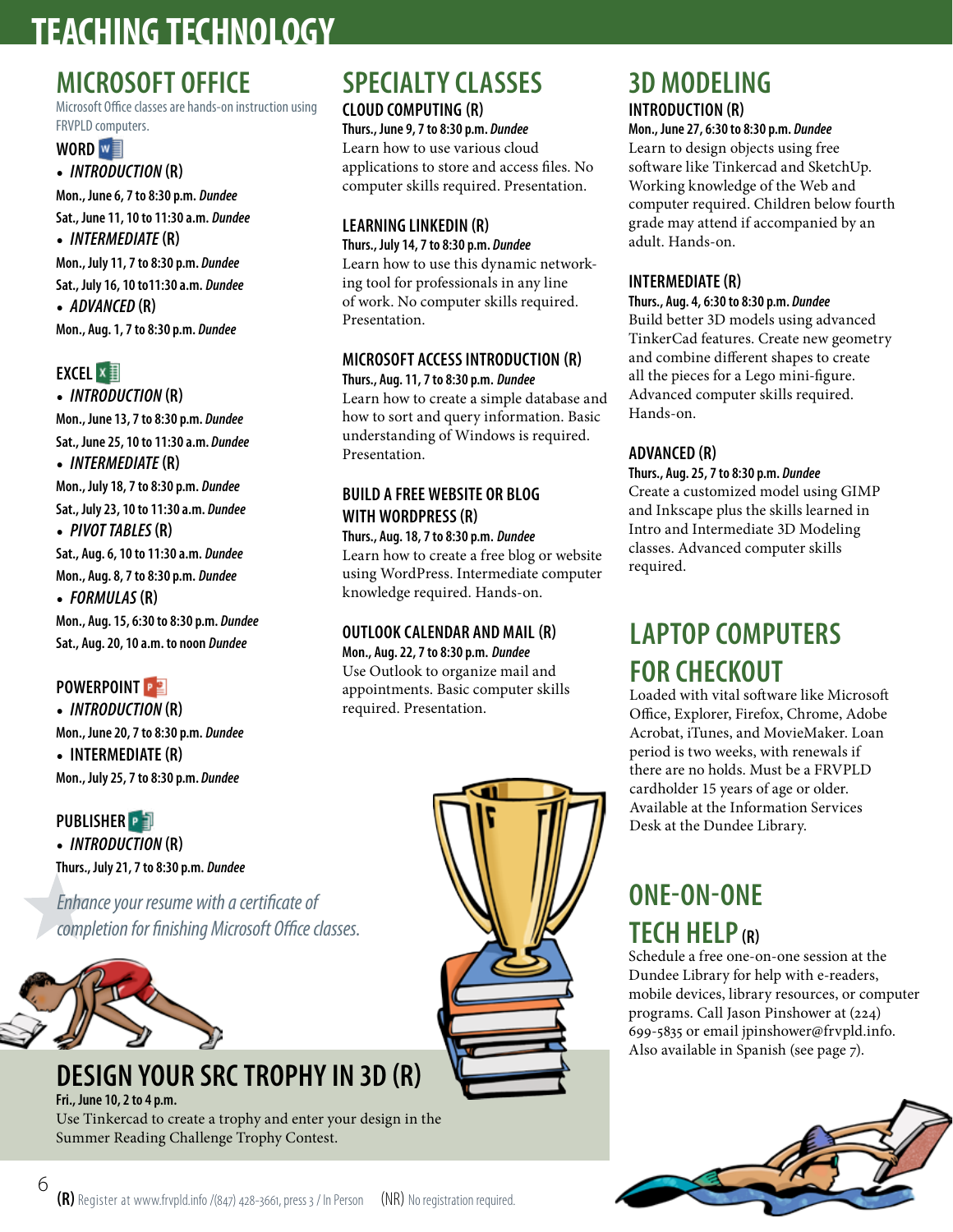# **PROGRAMAS EN ESPAÑOL PARA ADULTOS**

#### **CLUB DE CONVERSACIÓN** (NR)

**el primero y el tercer miércoles de cada mes, 7 a 8 p.m.** *Dundee* **el primero y el tercer lunes de cada mes, 10 a 11 a.m.** *Dundee*

Practica conversar en inglés y adquiere confianza en sus habilidades con un tutor del Literacy Connection.

#### **DESCUBRA LO QUE ES SUYO: I-CASH** (NR) **jueves, 2 de junio, 6:30 a 8:30 p.m.** *Dundee* Alice Morales, de la oficina del Tesorero del Estado de Illinois, ayudará las

personas que tienen dinero no reclamado. Presentará en inglés y español.



#### **¡LEAMOS! (R)**

#### **todos los miércoles, 6:30 a 8:30 p.m.** *Dundee*

Un programa en línea que puede ayudar a los hispanohablantes en el aprendizaje de escribir y leer el español.

#### **¿QUÉ ES UN PROVEEDOR AUTORIZADO DE SERVICIOS DE INMIGRACIÓN?**(NR)

**sábado, 18 de junio, 10 a.m. a mediodia** *Dundee* Representantes acreditados por la Junta de Apelaciones de Inmigración pueden darle consejo acerca de qué documentos presentar, explicarle las opciones de inmigración que usted puede tener, y comunicarse con USCIS acerca de su caso. Presentará en inglés y español.

#### **GRUPO DE LECTORES DEL VALLE DE FOX** (NR) **El grupo se reúne el jueves: 30 de junio, 28 de julio, y 25 de agosto, 7 a 830 p.m.** *Dundee*

El grupo se fundó para fomentar la costumbre de leer entre nuestra comunidad hispanoparlante, para animar a más personas a participar en la superación personal, y para forjar nuevas amistades entre personas con gustos similares. Para más información, comuníquese con Kate, (224)-699-5873.

#### **MICROSOFT OFFICE MICROSOFT WORD EN ESPAÑOL PARTE 1 (R)**

#### **Domingo, 12 de junio, 2 a 4 p.m.**

Conozca cómo crear y editar texto en Microsoft Word, un programa para crear documentos.

#### **MICROSOFT WORD EN ESPAÑOL PARTE 2 (R) Domingo, 19 de junio, 2 a 4 p.m.**

Conozca más herramientas de Microsoft Word, un programa para crear documentos.

#### **MICROSOFT EXCEL EN ESPAÑOL PARTE 1 (R) Domingo, 26 de junio, 2 a 4 p.m.**

Conozca las herramientas más importantes para principiantes de Excel, un programa para crear hojas de cálculo.

#### **MICROSOFT EXCEL EN ESPAÑOL PARTE 2 (R)**

**Domingo, 3 de julio, 2 a 4 p.m.** Conozca más herramientas de Excel, un programa para crear hojas de cálculo.

#### **MICROSOFT EXCEL EN ESPAÑOL PARTE 3 (R) Domingo, 10 de julio, 2 a 4 p.m.**

Conozca cómo usar tablas dinámicas.

*Los estudiantes recibieran un certificado de finalización al completar las series de clases de Microsoft Word y Microsoft Excel.*

# **INTRODUCCIÓN A COMPUTADORAS**

Clases interactivas usando las computadoras de la biblioteca. Con excepción de la Clase Parte Uno, se requiere conocimiento básico con el ratón y el teclado.

## **PARTE UNO – LO BÁSICO (R)**

**Domingo, 17 de julio, 2 a 4 p.m.** Descubra todo lo que necesita saber para usar una computadora. Ninguna habilidad con la computadora es necesaria.

#### **PARTE DOS – EL INTERNET (R)**

**Domingo, 24 de julio, 2 a 4 p.m.** Descubra todo lo que necesita saber para usar el Internet.

#### **PARTE TRES – EL E-MAIL (R) Domingo, 7 de agosto, 2 a 4 p.m.** Aprenda qué es e-mail y como usarlo.

# **AYUDA PERSONALIZADA (R)**

Haga una cita privada gratuita de una hora para ayuda con sus preguntas técnicas sobre los aparatos móbiles, recursos de la biblioteca o de las clases. Llame a Erica Acevedo al (224) 802-8000 o mande un correo electrónico a eacevedo@frvpld.info.

## **CLASES ESPECIALIZADAS LAS APLICACIONES DE GOOGLE (R)**

**Domingo, 14 de agosto, 2 a 4 p.m.**

Descubra el poder de las aplicaciones gratuitas de Google que obtiene con su cuenta de Gmail.

#### **YOU TUBE EN ESPAÑOL (R)**

**CLASES DE COMPUTADORA GRATUITAS**

**Domingo, 21 de agosto, 2 a 4 p.m.** Descubra Youtube, un sitio web que permite a usuarios descubrir, ver y compartir videos.

#### **PROTÉJASE EN EL INTERNET (R)**

**Domingo, 28 de agosto, 2 a 4 p.m.**

Aprenda lo esencial para protéjase y su privacidad usando el Internet.

7